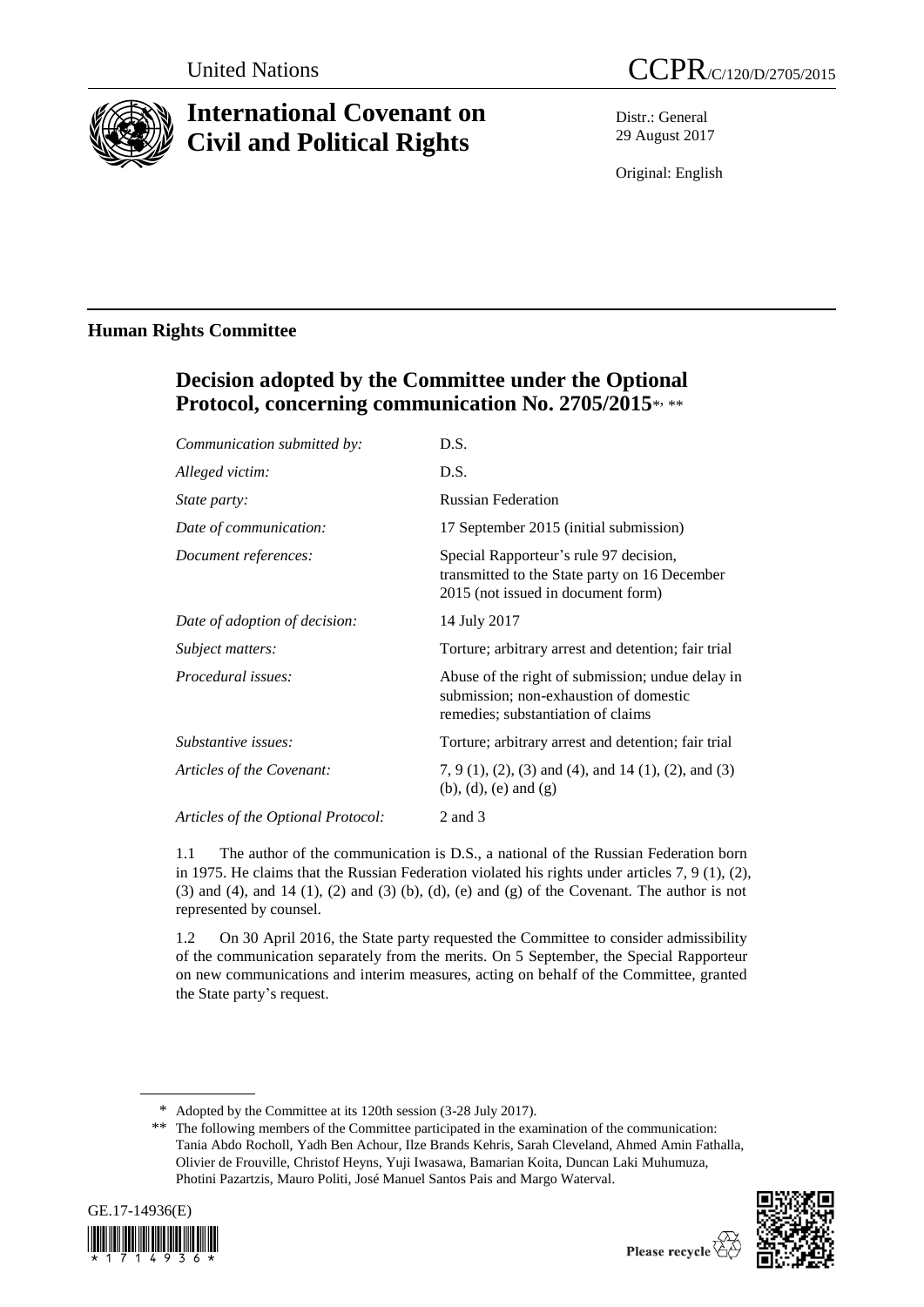#### **The facts as submitted by the author**

2.1 On 26 August 2004, the author was taken to the police station in the city of Sokol for questioning in relation to the murder of a certain M. the day before. On 27 August, the justice of the peace of district No. 36 of the Vologda region authorized the author's administrative arrest for 11 days for violation of article 20.1 (1) of the code of administrative offences of the Russian Federation (public disobedience — cursing in public). During his detention, the author was interrogated by police officers who, using psychological pressure, tried to force him to confess to raping a boy on 20 August, a crime he did not commit. Eventually, having been promised by the police that he would be charged only with hooliganism, the author signed a confession, specifying that he did not have sexual intercourse with the boy and only "scolded" him. On 31 August, the police notified the prosecutor's office that the author was detained on suspicion of committing a crime under article 132 (3) (b) (violent sexual actions) of the criminal code of the Russian Federation. On 2 September, the Sokol district court authorized the author's detention as a suspect in a criminal case. The author's appeal regarding his administrative arrest was rejected by the Vologda regional court on 26 November. His appeal regarding the extension of his pretrial detention was rejected on an unspecified date by the same court.

2.2 On 15 December 2004, the author was charged under article 132 (3) (b) of the criminal code and on 21 February 2005, the Sokol district court sentenced him to eight years in prison. The author appealed on 28 February to the Volodga regional court, claiming that there were numerous procedural violations during the questioning, investigation and trial processes, and that his guilt had not been proven. The court rejected his appeal on 5 April. On unspecified dates, the author appealed to the Volodga regional court under the supervisory review procedure. His appeals were rejected on 28 February and 2 June 2006. On an unspecified date, the author appealed under the supervisory review procedure to the Supreme Court and on 19 October 2006, he appealed to the presidium of the Supreme Court; on 13 November 2006 and 11 January 2007, he appealed to the head of the Supreme Court. His appeals were rejected on 25 August, 19 October and 4 December 2006 and on 2 February 2007, respectively. On unspecified dates, the author appealed under the supervisory review procedure to the Office of the Prosecutor General. His appeal was rejected on 28 August 2008. The author's sentence ended in August 2012.

2.3 The author claims that the courts were biased and failed in their duty of objectivity. He was handcuffed during the trial. He was not offered sufficient time to prepare his defence and his access to his lawyer was limited, and he was deprived of the possibility to question experts and witnesses.

#### **The complaint**

3.1 The author alleges a violation of article 7 of the Covenant because of psychological pressure and threats by the police, and because he was kept handcuffed throughout the trial process.

3.2 He alleges violation of article 9 of the Covenant, claiming that his detention at the police station was unlawful and that he was not brought promptly before a judge. In addition, he claims that he was not duly informed about the reasons for his detention and the charges brought against him.

3.3 The author claims violation of article 14 (1) of the Covenant, alleging that the courts were biased and failed in their duty of objectivity.

3.4 The author claims violation of his rights under article 14 (2) of the Covenant due to the false statements of his guilt made by the police, which affected the expert conclusions and the trial.

3.5 The author claims that because he could not contact a lawyer while in detention, he was unable to obtain the evidence and prepare his defence, in violation of article 14 (3) (b) of the Covenant. The author also claims that the police interrogated him on several occasions during his detention without a lawyer being present.

3.6 The author alleges violation of article 14 (3) (e) of the Covenant, claiming that he was unable to question experts and witnesses.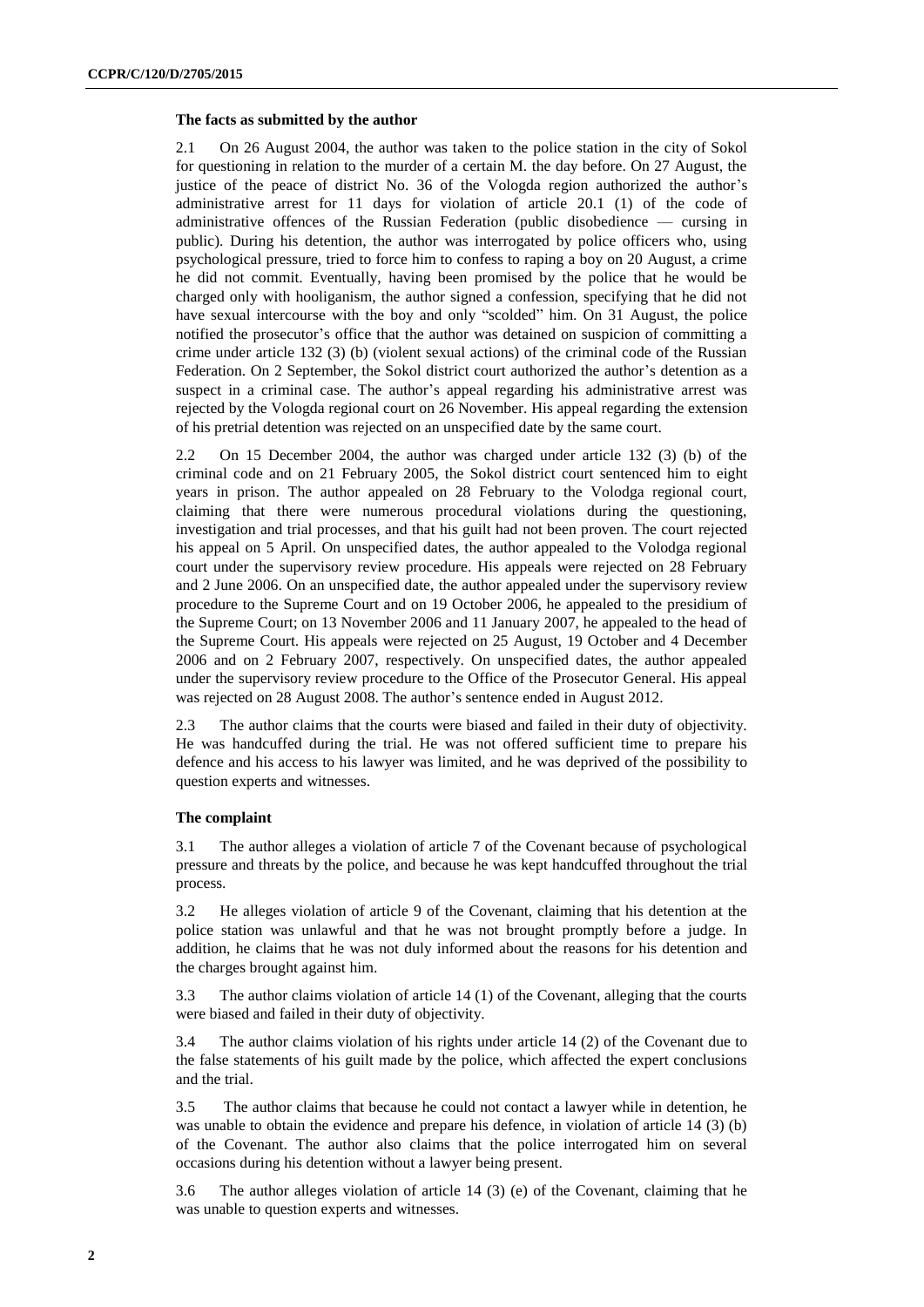3.7 He claims violation of article 14 (3) (g) of the Covenant due to the forced confession extracted from him by the police.

3.8 The author asks the Committee's assistance in quashing the court decisions in his case. He also asks €3 million in compensation for unlawful imprisonment and moral damages, and  $\epsilon$ 1,200 in compensation for legal costs.

#### **State party's observations on admissibility**

4.1 In a note verbale dated 30 April 2016, the State party challenged the admissibility of the communication. The State party refers to rule 96 (c) of the Committee's rules of procedure and states that the author submitted his complaint to the Committee nine years after exhaustion of the domestic remedies and after his supervisory review appeal was rejected on 25 August 2006. In the view of the State party, such a delay constitutes abuse of the right to submission.

4.2 The State party submits that the author has not complained to the domestic authorities about psychological pressure exerted on him by the police. It also observes that the author has not raised before the domestic authorities the complaint regarding the lack of legal assistance during the pretrial proceedings.

4.3 Finally, the State party states that the author's claims under article 14 of the Covenant would entail an evaluation of facts and evidence by the domestic courts and their review after a long lapse of time, which would be a violation of the principle of legal certainty.

### **Author's comments on the State party's observations on admissibility**

5.1 On 4 July 2016, the author claimed that while he was in prison it was not possible to submit a complaint to the Committee, as he did not know that such a possibility existed and he had no money to hire a lawyer, make copies of the documents and send the correspondence.

5.2 The author claims that he did file a complaint with the prosecutor's office about the psychological pressure brought to bear on him by the police during his detention, and submits a copy of the complaint. The author also claims that during the court hearings, he raised complaints about the lack of legal assistance.

5.3 The author lastly alleges that although his claims under article 14 of the Covenant relate to an evaluation of facts and evidence, he has pointed out in his communication numerous violations which indicate that the judicial proceedings were unfair.

5.4 On 25 July 2016, the author informed the Committee that (on an unspecified date) he was summoned to the Sokol interdistrict investigative committee, where he was questioned regarding the police treatment and detention in August 2004. On 4 April 2016, the investigative committee decided not to open a criminal case against the police officers indicated by the author as their actions did not constitute a crime. On 25 April, the author appealed the decision to the Sokol interdistrict prosecutor's office, which rejected his appeal on 28 April.

## **Issues and proceedings before the Committee**

## *Consideration of admissibility*

6.1 Before considering any claim contained in a communication, the Committee must decide, in accordance with rule 93 of its rules of procedure, whether the communication is admissible under the Optional Protocol.

6.2 The Committee has ascertained, as required under article 5 (2) (a) of the Optional Protocol, that the same matter is not being examined under another procedure of international investigation or settlement.

6.3 The Committee takes note of the author's claim that he has exhausted all effective domestic remedies available to him and of the State party's observation that the author's claim was submitted after an unreasonable delay of nine years, that domestic remedies have